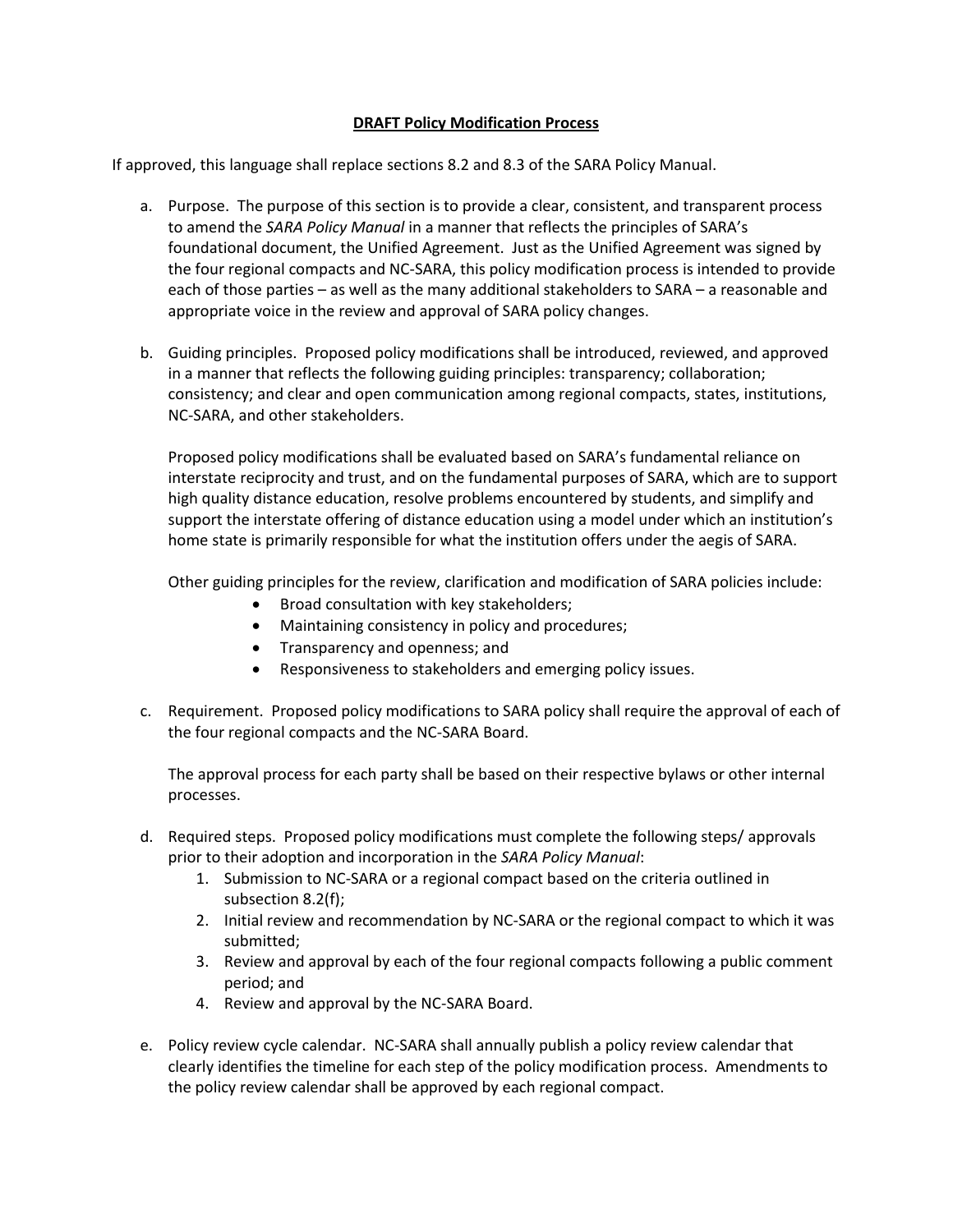- f. Policy review process.
	- 1. Step 1: Submission to NC-SARA or a regional compact.
		- i. Any person or entity may submit a proposed modification. Proposed policy modifications shall be submitted to either NC-SARA or one of the four regional compacts based on the below guidelines:
			- 1. Member institutions, State Portal Entities, regional compact staff, and regional steering committee members shall submit proposed policy modifications to their respective regional compact.
			- 2. All other parties shall submit proposed policy modifications to NC-SARA.
		- ii. NC-SARA shall maintain a process to collect all proposed policy modifications, distribute proposed policy modifications to NC-SARA staff or the appropriate regional compact, and maintain clarity and transparency regarding the status of such proposals throughout the entirety of the policy review cycle.
		- iii. Proposed policy modifications shall clearly specify the following information: (i) section(s) of the *SARA Policy Manual* that will be amended or impacted by the proposal; (ii) specific amendatory language for each proposed amendment; (iii) rationale for the proposal; and (iv) identification of the person or entity submitting the proposal.
		- iv. Working groups. Working groups established by the NC-SARA Board may submit proposed policy modifications to NC-SARA if any such proposals result from the working group's review of SARA policy issues. Similarly, working groups established by a regional compact may submit proposed policy modifications to that regional compact if any such proposals result from the working group's review of SARA policy issues.
		- v. The regional compacts shall conduct an inter-regional meeting prior to the submission deadline for the purpose of reviewing proposals received or anticipated and identifying opportunities for alignment.
	- 2. Step 2: Initial review and recommendation by NC-SARA or the regional compact to which it was submitted.
		- i. Proposed policy modifications shall be initially reviewed by NC-SARA or the regional compact to which the proposal was submitted in accordance with the timeline identified in the policy review calendar. Such proposals shall either be recommended for approval or not recommended for approval.
		- ii. Regional compacts shall review proposed policy modifications based on internal processes established by each regional compact, including any delegation of authority to regional steering committees to conduct such reviews and approvals.
		- iii. Proposed policy modifications that are recommended for approval shall be reviewed by each regional compact in accordance with the process described in Step 3 below.
		- iv. Basis for review. All proposed policy modifications shall be reviewed based on whether they are consistent with the purposes and governing principles of SARA, as established in the Unified Agreement and clarified in the *SARA Policy Manual*.